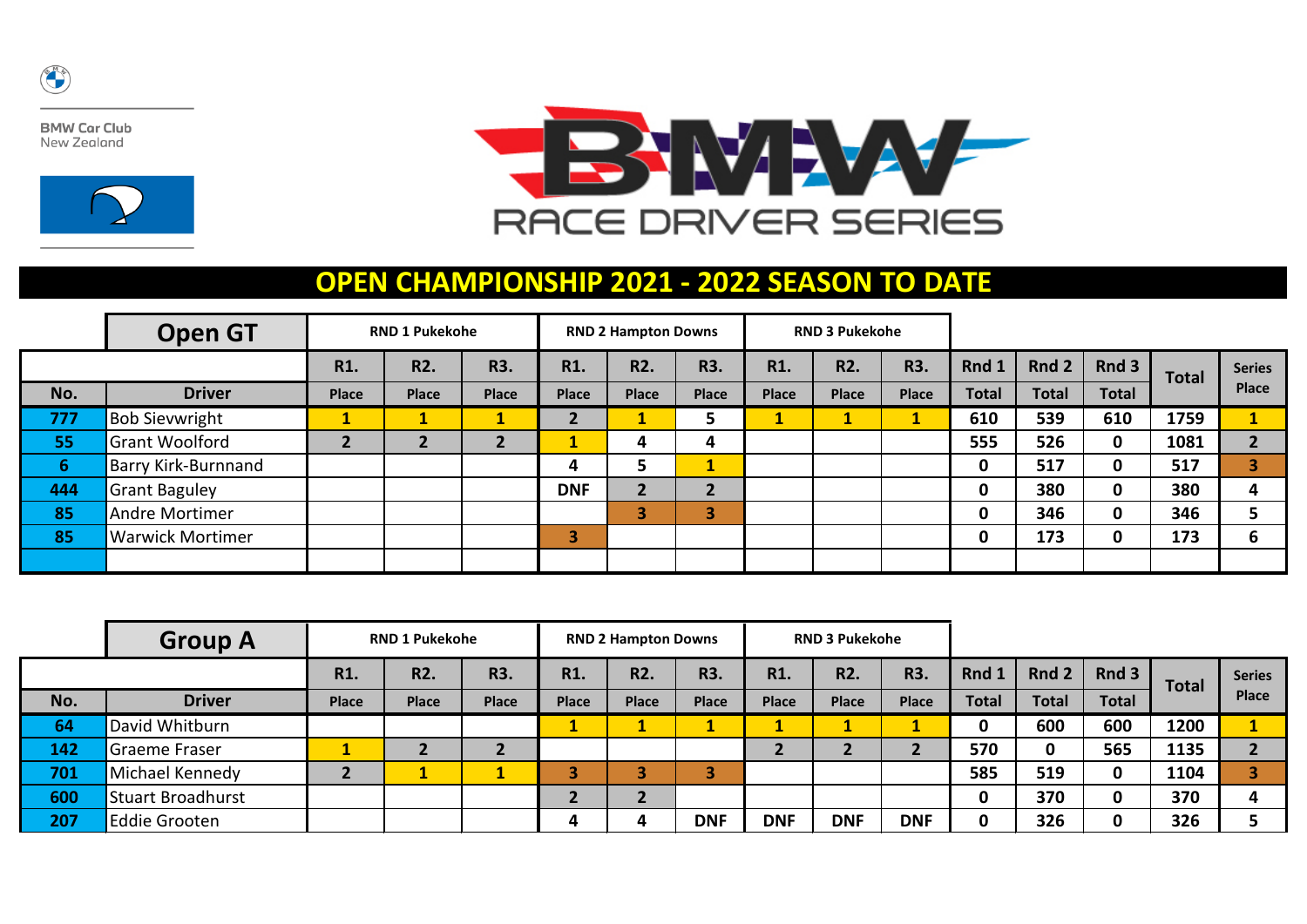

**BMW Car Club** New Zealand





| <b>OPEN CHAMPIONSHIP 2021 - 2022 SEASON</b><br><b>TO DATE</b> |                  |  |  |  |  |  |  |  |  |  |  |     |  |     |  |
|---------------------------------------------------------------|------------------|--|--|--|--|--|--|--|--|--|--|-----|--|-----|--|
| 600                                                           | Glenn Broadhurst |  |  |  |  |  |  |  |  |  |  | 185 |  | 185 |  |
|                                                               |                  |  |  |  |  |  |  |  |  |  |  |     |  |     |  |

|     | <b>Group B</b>          | <b>RND 1 Pukekohe</b>   |                  |                |                         | <b>RND 2 Hampton Downs</b> |                |                | <b>RND 3 Pukekohe</b> |                         |              |              |              |              |                         |
|-----|-------------------------|-------------------------|------------------|----------------|-------------------------|----------------------------|----------------|----------------|-----------------------|-------------------------|--------------|--------------|--------------|--------------|-------------------------|
|     |                         | R1.                     | R <sub>2</sub> . | R3.            | R1.                     | <b>R2.</b>                 | R3.            | R1.            | R <sub>2</sub> .      | R3.                     | Rnd 1        | Rnd 2        | Rnd 3        | <b>Total</b> | <b>Series</b>           |
| No. | <b>Driver</b>           | <b>Place</b>            | <b>Place</b>     | <b>Place</b>   | <b>Place</b>            | <b>Place</b>               | <b>Place</b>   | <b>Place</b>   | <b>Place</b>          | <b>Place</b>            | <b>Total</b> | <b>Total</b> | <b>Total</b> |              | <b>Place</b>            |
| 45  | Graham Ball             | $\mathbf{1}$            | $\overline{2}$   | $\mathbf{1}$   | $\mathbf{1}$            | 4                          | 5              |                | 3                     | $\mathbf{1}$            | 585          | 507          | 573          | 1665         | $\mathbf{1}$            |
| 52  | <b>Warren Glassford</b> | $\overline{\mathbf{3}}$ | 3                | 3              | $\overline{2}$          | 6                          | 6              | $\overline{2}$ | 4                     | 4                       | 519          | 477          | 521          | 1517         | 2 <sup>1</sup>          |
| 660 | Jonathan Pierce         | 7                       | 5                | 5              | 7                       | $\mathbf{1}$               | $\overline{2}$ | 4              | $\mathbf{1}$          | 5                       | 447          | 524          | 517          | 1488         | $\vert 3 \vert$         |
| 61  | Daryl Mitchell          | 6                       | 6                | 6              | 5                       | 5                          | 3              | 6              | 6                     | $\overline{2}$          | 438          | 481          | 477          | 1396         | 4                       |
| 137 | Darron Curphey          | 5                       | 1                | $\overline{2}$ | 8                       | <b>DNS</b>                 | 7              | 3              | $2 \overline{ }$      | 6                       | 539          | 272          | 504          | 1315         | 5                       |
| 135 | John Thomson            | $\overline{2}$          | 7                | 4              | $\overline{\mathbf{3}}$ | $\overline{2}$             | $\mathbf{1}$   |                |                       |                         | 497          | 558          | $\mathbf 0$  | 1055         | 6                       |
| 510 | Reece Hendl-Cox         |                         |                  |                |                         |                            |                | 5.             | 5                     | $\overline{\mathbf{3}}$ | $\mathbf 0$  | 0            | 481          | 481          | $\overline{\mathbf{z}}$ |
| 42  | <b>Scott McCaskie</b>   |                         |                  |                | 4                       | 7                          | 4              |                |                       |                         | $\mathbf{0}$ | 465          | $\mathbf 0$  | 465          | 8                       |
| 70  | Frank May               |                         |                  |                | 6                       | 3                          | 8              | <b>DNS</b>     | <b>DNS</b>            | <b>DNS</b>              | $\mathbf{0}$ | 452          | 0            | 452          | 9                       |
| 415 | Martin Irvine           | 4                       | 4                | <b>DNF</b>     |                         |                            |                |                |                       |                         | 326          | 0            | 0            | 326          | 10                      |
| 130 | <b>Taylor Hurst</b>     | <b>DNF</b>              | <b>DNS</b>       | <b>DNS</b>     |                         |                            |                |                |                       |                         | $\mathbf 0$  | $\mathbf 0$  | $\mathbf 0$  | $\mathbf 0$  | 11                      |
|     |                         |                         |                  |                |                         |                            |                |                |                       |                         |              |              |              |              |                         |